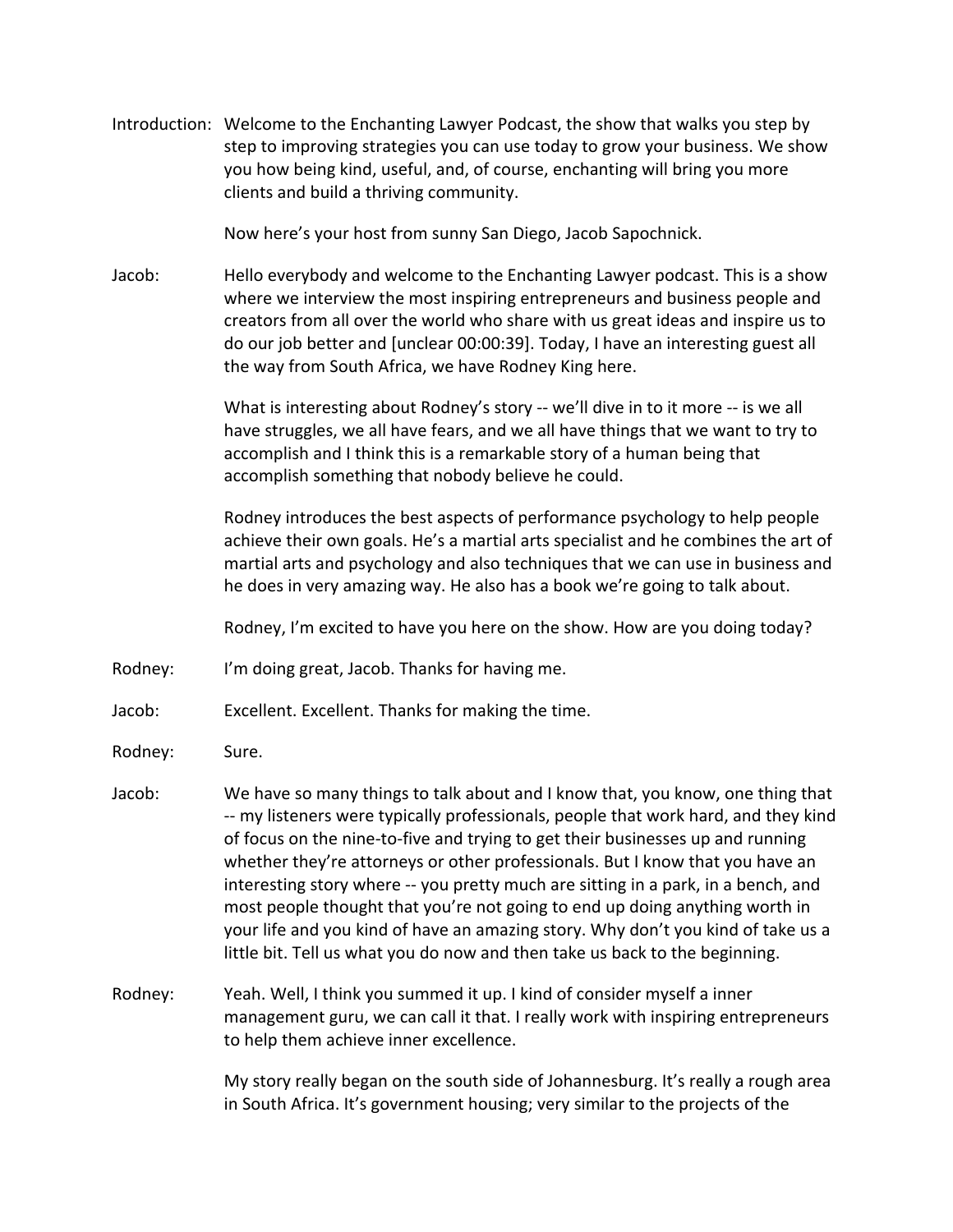United States. So I grew up really poor. Typically, those kinds of environments in those neighborhoods, gangs were rife. I had to deal with that kind of situation and the bullying at school.

My mom was an alcoholic. I was brought up only by my mom and I grew up never knowing my father. At about the age of 17, drunken rage, she kicked me out of the house and I found myself sleeping on a park bench; the very same park bench and the park that I played in as a kid. There I was with less than \$20 on my pocket.

It seems that I wasn't going to go anywhere. That there was going to be the selffulfilling prophesy. You know because often times when you see people coming out of really impoverish neighborhoods, it seems to become something that just -- that's where their life begins and ends. It seems that way that that's what it was going to be for me.

Somehow, I was able to turn my life around. I didn't know it then but in hindsight I put it down to my martial arts training. In the game tools and the discipline that I achieved through martial arts training, help me transfer that over into my everyday life and help me become a success.

That's really what I teach today and what I work with my clients. I bring those lessons across the very same lessons that I've used to become a successful entrepreneur but also a martial artist.

- Jacob: So, back in your teens, you were already training martial arts. What was your initial focus in life? You were somebody who was a trainer, or you're competing. What was your career paths in that field?
- Rodney: It's quite diverse actually because when I got kicked out of the house and I had nowhere to go, I slept on the streets for a little while and then I decided that the only thing that seemed available to me was going to military service. And at that time in South Africa, going to the military was compulsory anyway. You had to go to compulsory military service but you only had to do it once you had finished school.

I entered military before I was 18 and while I was in the military, because I'd already been training martial arts for many years before that, I was noticed by the command and they put me in a position where I was given rank, I became a Platoon Sergeant, and I ultimately became the hand-to-hand combat instructor for my unit. I was part of VIP Protection which was a body guarding group of the South African Defense Force. I also served in [unclear 00:05:01] operations which is the anti-terrorist group.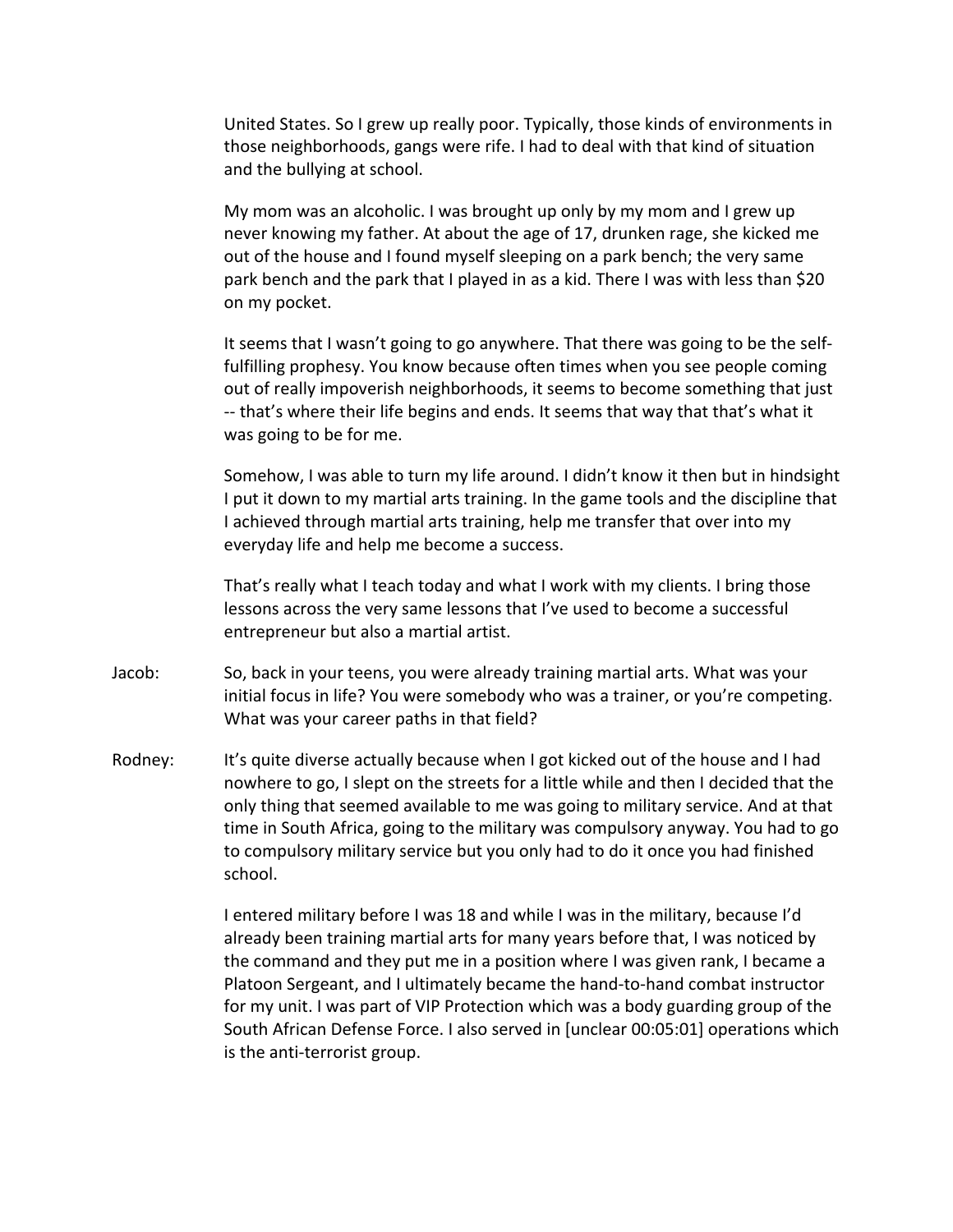Once I left the military, I had no prospects, I had no opportunity to get a job. Nobody would hire me. Sure, I had military skills but I didn't have a high school diploma. So I went to Thailand and I actually trained in Thailand in Muay Thai which is the national sports of Thailand. I did that for almost a decade.

When I came back from Thailand I couldn't find a job. The only thing that I could find a job in was as a bouncer. And so for the next seven years, I worked as a doorman outside some of the roughest nightclubs in Johannesburg, ultimately becoming the head doorman, and by the time I left, I had about 70 doormen working for me.

Once I did that and I finish that kind of cycle of my life, I went into full-time teaching. I started developing a program that's now taught in 15 countries around the world, it's called Crazy Monkey Defense. I brought mixed martial arts to South Africa when nobody had ever heard about it, put on the first competitions. 

Obviously, if we go back a little bit just before that, when I was training in my formative stages of training, I competed in karate, I was also competing in Western boxing. So I went through the competitive cycle. I did a lot of things to get to where I am now but it's always being, I guess, within the realm of martial arts in some shape, way, or form.

- Jacob: It seems to me that having that focus that you know that this something that grounds. The principles of martial arts, looks like it helped you in a way navigate through life even though we have very, very rough beginnings.
- Rodney: It did, absolutely. But what's just kind of interesting for me was that I wasn't aware that it was helping me, if that made sense. I was going through life. Like anybody, I was dealing with the chaos of life. When I discussed with my students, I talk about taking on the martial arts of everyday life. That's what I was doing.

It's only now that I'm in my 40's, in hindsight looking back, that I realized what was I actually using? What were those tools? That's one of the reasons why I wrote the book Full Contact Living which was really just a way of helping everybody else understand these principles that I had discovered in my own journey even though, at the time, I wasn't fully aware of it.

And so what I try to do now when I'm coaching people, rather than allowing that to just happen by accident, I make it purposeful. I'm actually showing them exactly what I did that enabled me to become a success. Had I known that previously and had somebody shown me, I probably would have become successful even sooner.

Jacob: Right. Just how life works, right? You never know until you actually try it.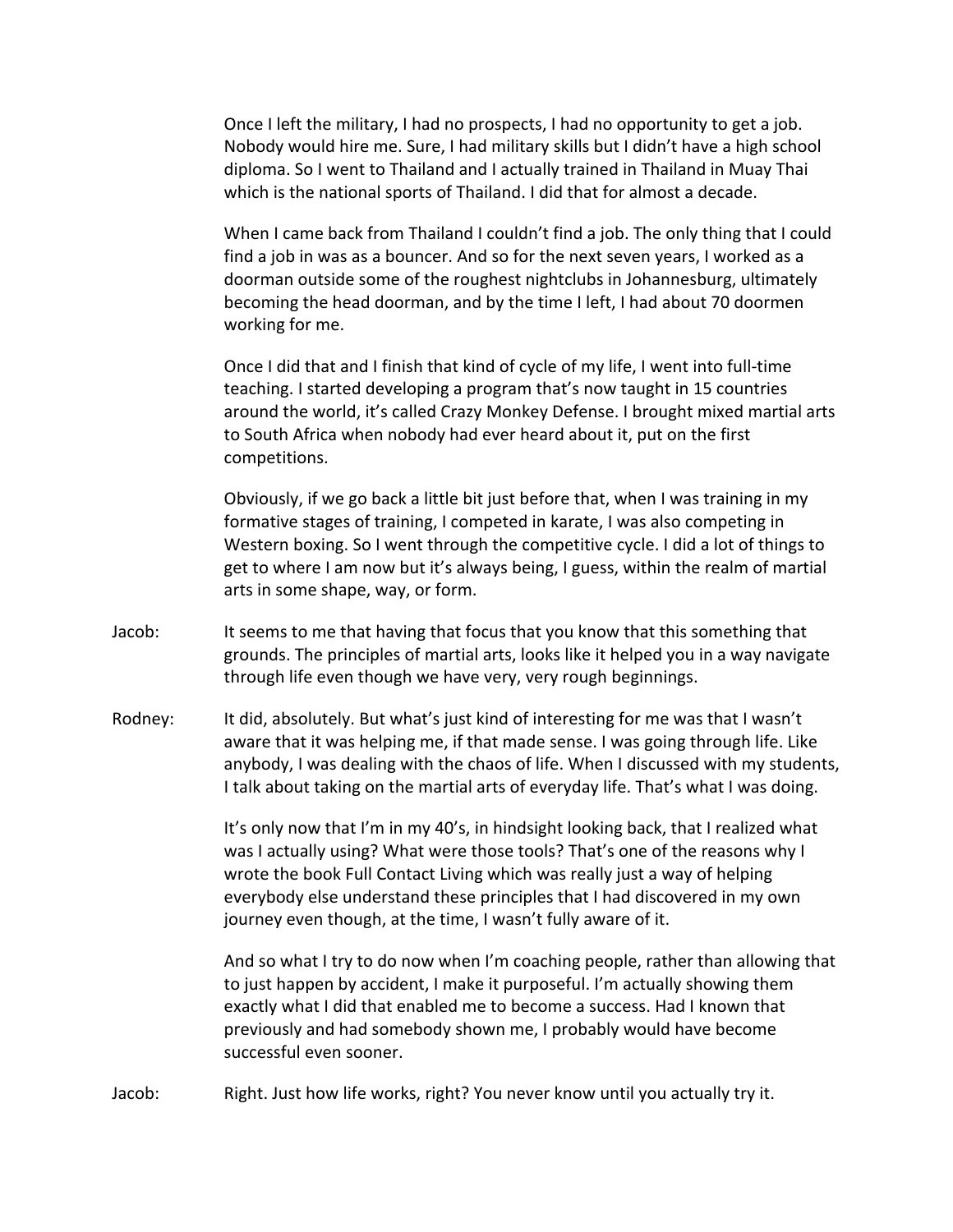Talking about the book, and I find it very fascinating the way you blend the martial arts [unclear 00:07:39] with everyday things that we can do. So the book's called Full Contact Living. You break it down into six principles. You want to kind of run through them. I think the first one you call it the Wabi-Sabi of Performance.

Rodney: That's right.

Jacob: Why don't we talk about this one. What do you mean by that, the Wabi-Sabi of Performance?

Rodney: Well, the wabi-sabi is a beautiful term. It's a Japanese term. The Japanese look at things a little bit differently to a lot of other cultures. In that sense, they look at the beauty and imperfection that just because something isn't perfect doesn't make it beautiful.

> If we relate that back to life, and specially martial arts entrepreneurs because I'm an entrepreneur as well, a lot of times that the entrepreneurs that I work with, they're always waiting for perfect to happen before they make a move. The reality is that perfection is an illusion. If you're waiting for perfect, you're going to be waiting a very long time.

So one of the things you have to learn to do is that even though everything isn't perfect as you would like it, you need to learn to move towards the goals that you've set yourself. Because as it notes, wabi-sabi is saying, "Well, there is a beauty in imperfection." I would argue that the fact that things aren't perfect is the very ingredients that you'd need in order to have that grit to move towards your goals.

If everything was perfect, if everything was optimal, you probably wouldn't even want to achieve anything. You wouldn't strive. So by things not being perfect, it gives you that inner tenacity and that grit that you need in order to move towards your goals. Most people don't view it that way, right? Most people want everything to be perfect before they do anything.

I'd give you a classic example in my industry. Somebody will come in, watch your class, they'll see what we do, they'll come to me after and say, "Rodney, I loved what I saw. But you know what I'm going to do is I'm going to go away and I'm going to get fit first. Once I'm fit, I'm going to come back and train with you." This is the idea of perfection, right? Normally what happens is they never ever come back.

Jacob: Right. 

Rodney: So what they should --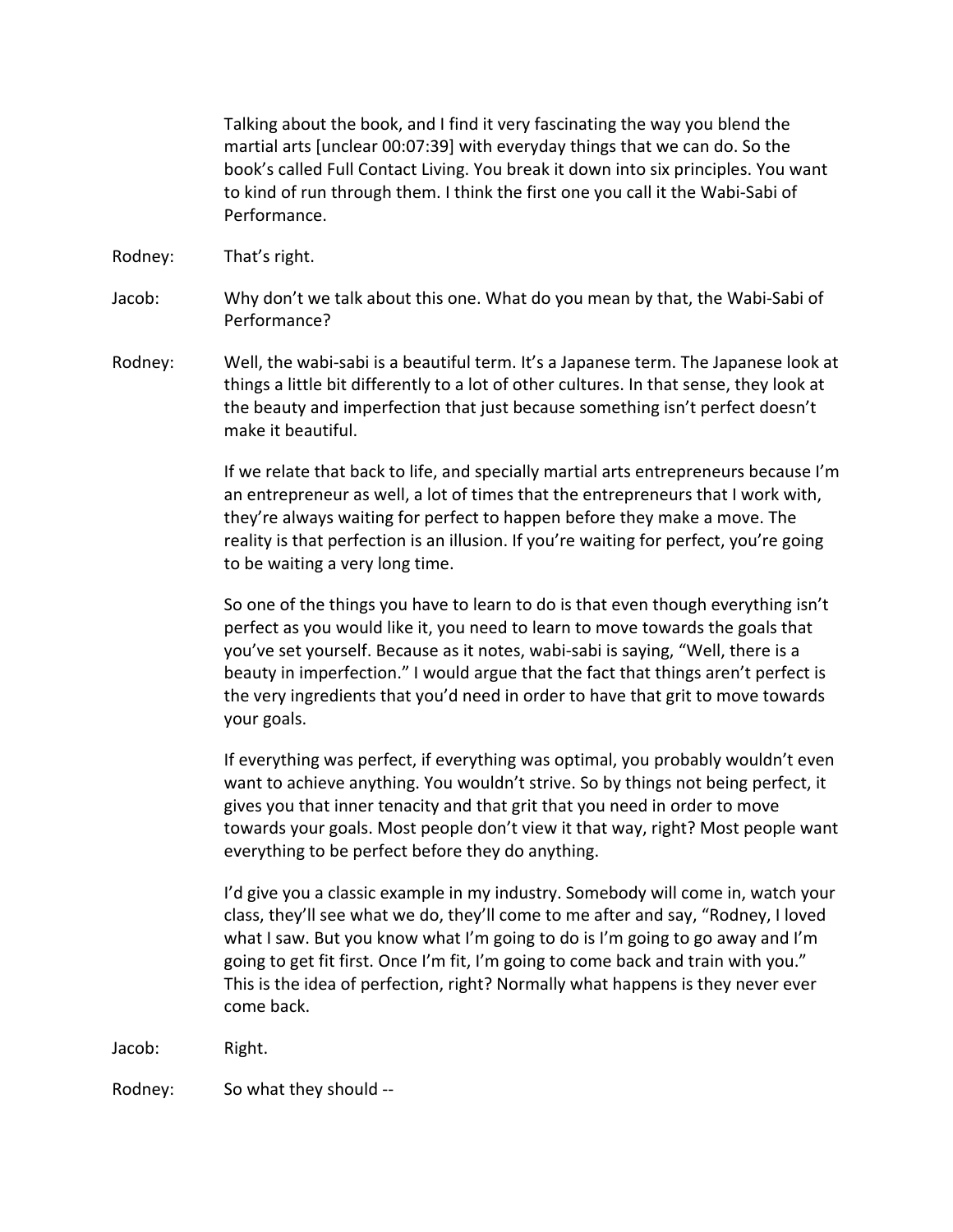- Jacob: [unclear 00:09:41] that is never going to happen.
- Rodney: Yeah, exactly. And so we tend to do that a lot in life. We set these expectations that are completely unrealistic.

And so one of the things that martial arts taught me is that you have to kind of chunk your goals into smaller components and work on the things that you know you can achieve success in before you move to the next level. It would be like you coming in to the gym and saying to me, "Hey Rodney, who's the best guy you have in the gym? I want to spar that guy. I want to fight that guy." Well, if you've never trained before and you have no experience, how long are you going to last? A couple of seconds? And you'll never come back again.

A lot of people tend to do that though which is always interesting to me is that they want no achieve success but it's like they want to be just one step before success happens. Not realizing that there are a lot of things that go in to becoming successful.

And so when we read about these successful people, especially entrepreneurs, we're hearing about all these successes. But often times what never gets written about is what they had to do in order to become successful.

What you will find is they had many, many failures, a lot of setbacks, and it was their ability to bounce back from those setbacks, come back from the failures rather than seeing it as a failure, seeing it as an opportunity to learn. So the way that they frame situations are different. That's what makes them successful.

- Jacob: And also the ability to whether the failures because, you know, we know that there's no success [unclear  $00:11:10$ ]. It's just impossible. The way you overcome it and learn from it is what makes you successful and make your next project a reality.
- Rodney: Agree.

Jacob: [unclear 00:11:22]

Rodney: Yeah. But the problem is a lot of us, especially in the Western world, are fighting on educational system that doesn't allow for failure. I mean we have all these tests and if you've --

> Like, for example, if a kid comes home with a report card and let's say they have a whole bunch of A's but someway mixed in there is one F. Most parents don't focus on the A's, they focus on the F. They focus on the thing their kid's failing at. Not realizing that in actual fact, when their child grows up, what's going to enable them to achieve success is not that they worked on "the things they're not good at" but rather that they work from the strengths. So that's another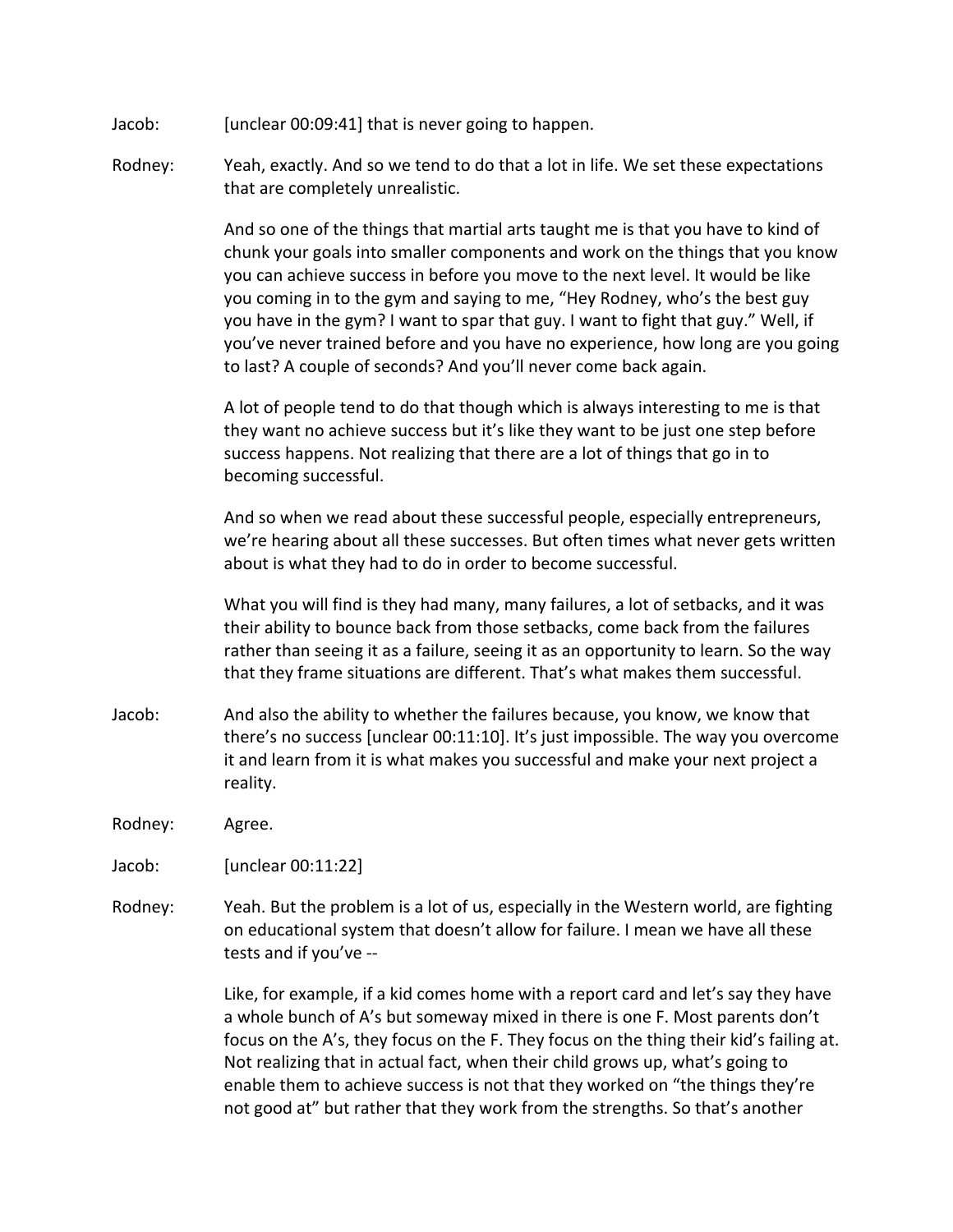thing that martial arts teaches you to work from your strengths, not from your "weaknesses."

Jacob: Yeah. We mentioned the school system. Look at my son. I think here in the US, especially the focus is you have to Ace the test. It's all about the test. I tell him, "Listen, whether you get a good mark or a bad mark, as long you tried, as long as you learned something, that's really the key here. We don't really care about the marks."

> As parents, we shouldn't. The teachers pretty are making it very difficult for kids to go through. That's why, again, martial arts and the system, and the state of mind of thinking about what have you learned from failure is really key. And also in business, right?

Rodney: Absolutely, yeah.

Jacob: Let's talk about the Zen mind which is the second principle and you talking about the warrior body and the Zen mind.

Rodney: Yeah. There we're talking about a few different things. Typically what I go to next once people understand that perfection is an illusion is understanding that the way that you think and feel really matter and it matter often times more than just the way that you think. But one of the things that tends to happen a lot of times is people get themselves into trouble because they spend so much of their life either in the future or the past.

> Now there's a time for that and, of course, you need to think about the future and set goals, you need to reflect on the past so you don't keep making the same mistakes. But when you actually have to perform, when you have to bring your best [unclear 00:13:32], your best game, the only place that that ever happens is in the moment. And where most people took themselves up is that they're trying to be in their best game, in the moment, but they're actually not in the moment. They're either in the future or in the past.

And so one of the things that I teach my students and my clients there is kind of reflecting and being aware of how much of a time is actually spent either in the future and the past.

And anybody listening to this, if they just took a day out and said "Today I'm just going to be self-aware" and see how much of my time is spent thinking about the future and the past, I think they'd be quite surprised that so much of our time is [unclear 00:14:12] with that. So much of the nuances of life and what's really important and often what's really in front of us, because we're living in those two places.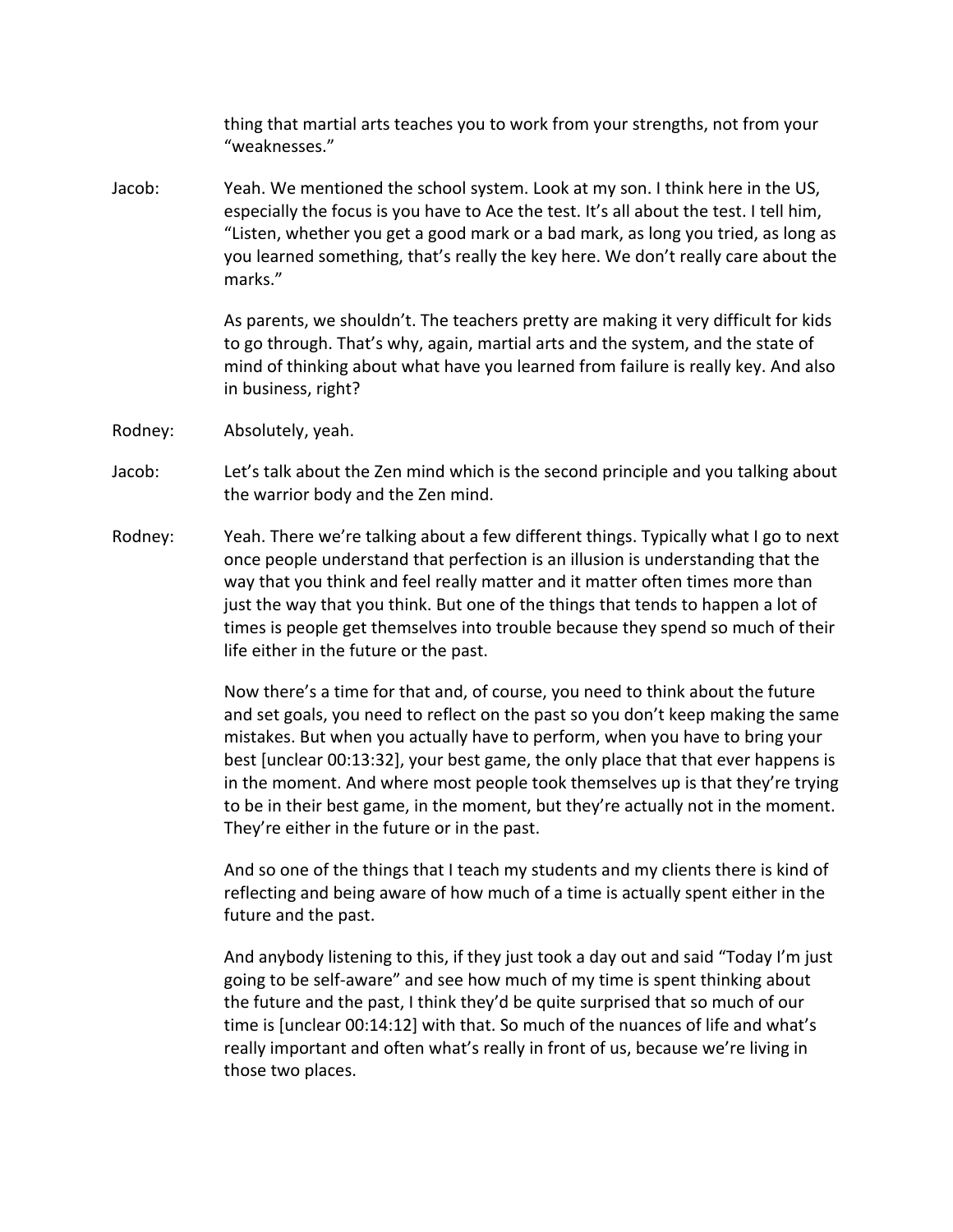And so that next step is about ground thinking. In a way it's about using the thinking mind to cheat the thinking mind to get yourself back to the present moment so that you can have more of the fullness of experience of life as it's unfolding. 

- Jacob: It is interesting because it's so hard to focus on the moment because we always do stuff because we're thinking about what's going to happen tomorrow, why am I working hard now because I want to save. What is one trick that you can share with us that we can use to actually practice more being in the moment?
- Rodney: Well, there's this idea that's very prevalent at the moment which is mindfulness and I'm sure you've heard of it as well.
- Jacob: Of course.
- Rodney: It's kind of like the buzz word, right? But I think it's more than just a buzz word because one of the things that really set me on the path of understanding mindfulness is actually through martial arts. I know that you've trained martial arts before and so you would be aware of this is that anytime you're in some kind of sparring environment where you're dealing with somebody who's trying to hit you and you trying to hit them, if you start kind of thinking about what they're going to do next or you're worried about the mistakes that you just made, what you tend to do is get yourself into trouble. Because even though you might be in the future or the past, the person in front of you is not going to stop hitting you in the face, right?
- Jacob: Right.
- Rodney: So, that's just the reality.

So, one of the things that I teach my clients is the idea of being mindful but a little bit different because what I want them to do is be mindful in action rather than sitting which I think is a valuable tool. But rather than sitting on a zafu or a cushion and meditating in a nice, quiet room with candles and so forth, that's fine. But you still have to take that embodiment of that mindful experience into your everyday life, in the chaos of life. And often times people find it very difficult.

So one of the strategies and tactics that I teach people when they're actually in a martial art environment is to focus on their breath. Specifically what I want them to do is focus on their out breath. What you find is that when you're focusing on your breath, you tether yourself to the present moment. I mean I can give you an example of that. You could do it right now or anybody listening to this if they want to do it often as they can. But one of the things that --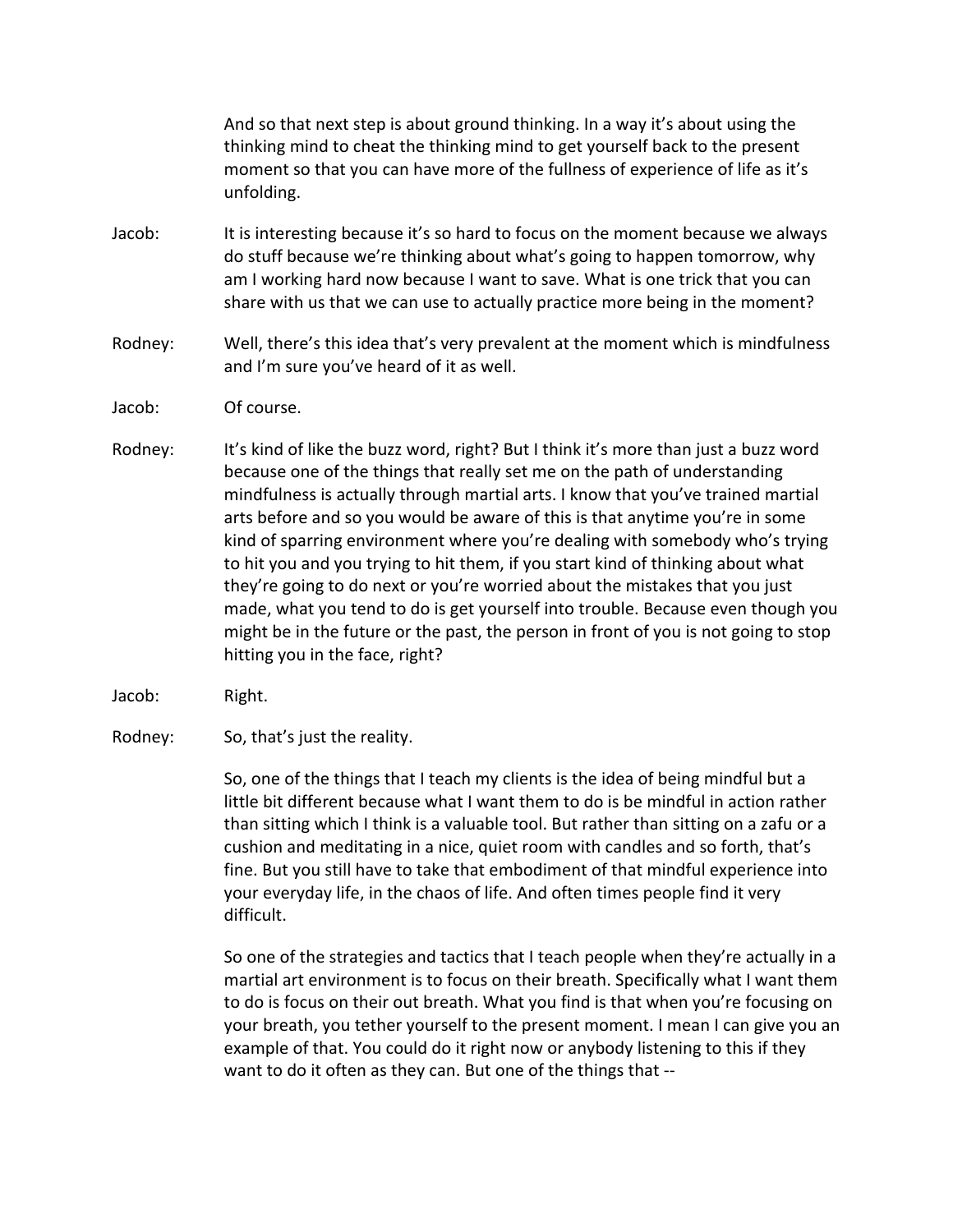Jacob: [unclear 00:16:36]

Rodney: Yeah. What I often tell my clients is I want you to breathe out really hard but make sure that you can hear it. While you're breathing out, so while you're exhaling, try to think at the same time. So give it a go. See if you could do that.

Jacob: Yeah. 

Rodney: What most people will find is that when they're breathing outs, obviously they're aware that they're breathing out, but to have a thought at the same time is virtually impossible.

> So what they teaches you is that by being aware of your breath and bringing your attention to your breath, specifically your out breath. There's another reason for that we could talk about. But specifically focusing on the out breath, what you do is you tether yourself to the present moments.

- Jacob: Because you actually force to think about the breaths.
- Rodney: You're forced to think about --
- Jacob: There's no way, yeah.
- Rodney: You're kind of tricking your thinking mind into another way of thinking but you're actually making it become more present. So that's the trick there. That's one kind of example of how it can be applied.

The other part of it is that often times when people in a highly charge situation when they have to perform, naturally they get [unclear  $00:17:44$ ] start their fight and flight system kicks off. You feel the adrenaline and the butterflies and those kinds of things going off.

What that is is your autonomic nervous system doing its job, which is designed to do, and your sympathetic nervous system kicks off which is that part that gets you ready for a fight. You know, even if it's not a real fight. Just the idea of, for example, somebody having to stand on a stage and speak to a group of people they don't know, that, to the body, feels like the same feeling as 10,000 years ago running away from a lion in the Savannah.

So, when you focus on your out breath, what you do is you invoke the parasympathetic nervous system which is the opposite side to this which is the side that brings you back to homeostasis, which brings you back down to a state of calmness.

Now, the whole idea of the autonomic nervous system is that it's automatic. You don't have any conscious control over it. So you probably have this experience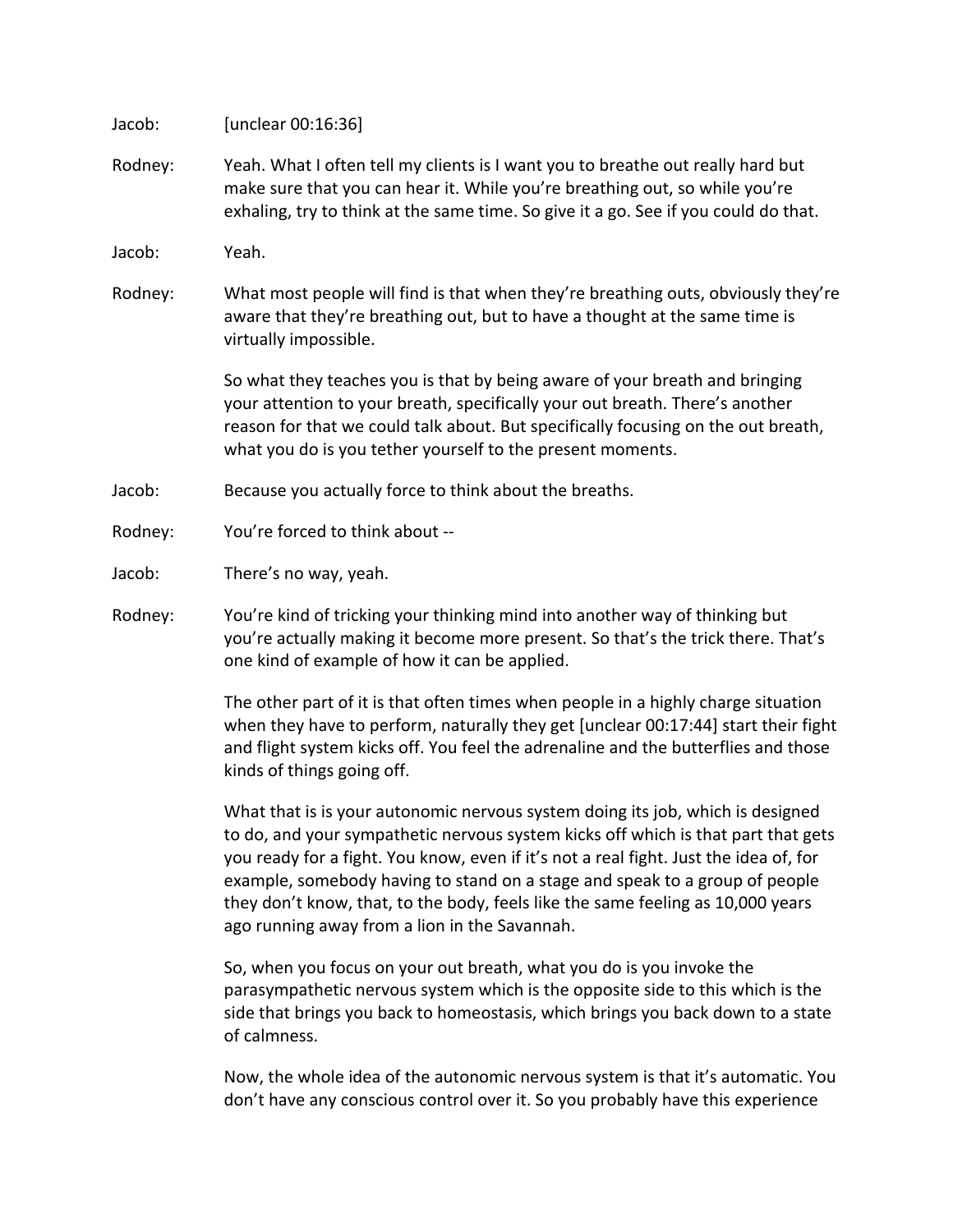where you're kind of anxious and [unclear  $00:18:41$ ] and you're telling yourself, in your mind you're saying "Calm down, relax," but it's not making any difference. And the reason that's not making any difference is because you're trying to talk to the autonomic nervous system that's automatic and doesn't listen to your conscious mind in that way.

The only way that you can actually engage with the autonomic nervous system is through breathing, specifically the out breath. So when you focus the out breath, it actually engages the parasympathetic nervous system which is that side of the ANS, the autonomic nervous system, that's designed to bring you back to homeostasis to calm you down.

You can actually invoke that in a highly stressful situation which is kind of cool. Nobody will even know that you're doing it. You don't need to breathe out that everybody can hear it, you just have to focus on the out breath.

So now you're doing two things: you're bringing yourself back to the present moment which is always your place to be if you want to perform. It also makes you a lot more aware of what's going on around you so you're in the present moment. But then second to that is you're engaging the parasympathetic nervous system which is calming you down as well.

Jacob: Excellent. I think it's a great tip.

I don't think that I was aware of the out breath. I was always doing it the other way. Again, breathing was always helpful and I'm going to try it and hopefully people who listen to it actually give it a try as well.

- Rodney: Sure.
- Jacob: So, let's talk about the body attitudes and how it matters. This is the third principle. What is interesting about this, Rodney, is that I had on the show a couple of body language experts over the past year or so and everybody has different tips about the importance of how we carry ourselves body wise. I'm curious to hear about your [unclear 00:20:19].
- Rodney: Yeah.

So my tagline for that is how you show up matters more than you think. It's really true because in a martial art setting -- and, again, you would know this. If you're holding yourself in a certain way when you're dealing with an opponent and you're holding yourself in a confident structure, confident fighting stance, you feel like you can really take this on. But if you're not confident in your fighting stance, maybe you're a little bit too loose to open, you feel vulnerable.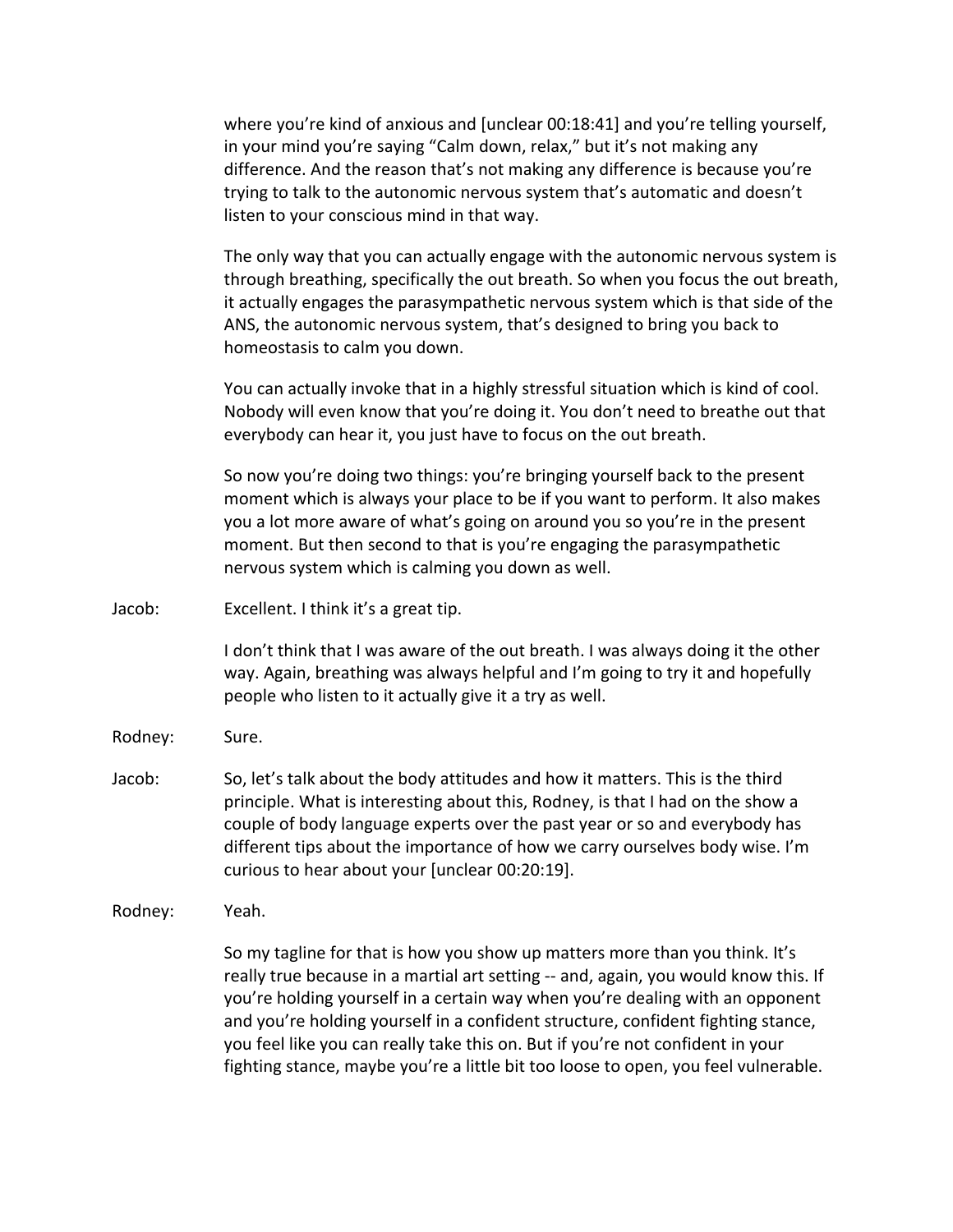You feel like you can get hit. And that has [unclear 00:20:47] effect. It's not just the physiological experience of it but it also affects the way that you think.

So we now know that through research that the way that you hold your body changes your physiology, which changes the chemicals in your brain, which then changes the way that you think and feel about yourself in a very real, concrete way. In actual fact, there's a really great talk about this on TED Talks where Professor Amy Cuddy talks about her research into working with MBA students to get them to put themselves in what she calls power poses. And what she found is that the way that you position your body, the way that you hold your body is either going to empower you or disempower you.

Although I think the body language is very important what, I think, the subtle difference here that I'm talking about is more than just body language as in what people see, which obviously is important, how you hold your body changes your physiology which changes the way that you think and feel about yourself ultimately. 

So that's very important because, for example, let's say you're an entrepreneur, you're pitching an idea to a group of investors, you know what you need to say, you've rehearse this. But the way that you're holding your body is, A, saying a completely different thing to them but also the way that you're holding your body could affect the way, the outcome of how you talk to these investors. Because if you're not holding your body in a confident way, what you say is not going to be confident and there's a very strong likelihood that you're going to trip yourself in the process.

Because often times there's a feedback loop that happens and we were talking about being in the past or the future and suddenly you find yourself projecting into the future or holding on to the past in this conversation where really you should be in that moment, present, completely there. Because that's where you know you can give your best performance.

And most people who have done any kind of -- if they had to do talks and speeches, public speaking will say that the minute they find themselves moving into the future or the past is the minute they get themselves into trouble and that's normally where they find it very difficult to come back from.

So just by changing, even at moment in time, let's say you're kind of projecting into the future or the past, just by how you hold your body, if you change the way that you hold your body, that will affect the way that you think and feel about that situation and will get you back on track. So mind and body always working in tandem. It's not one or the other.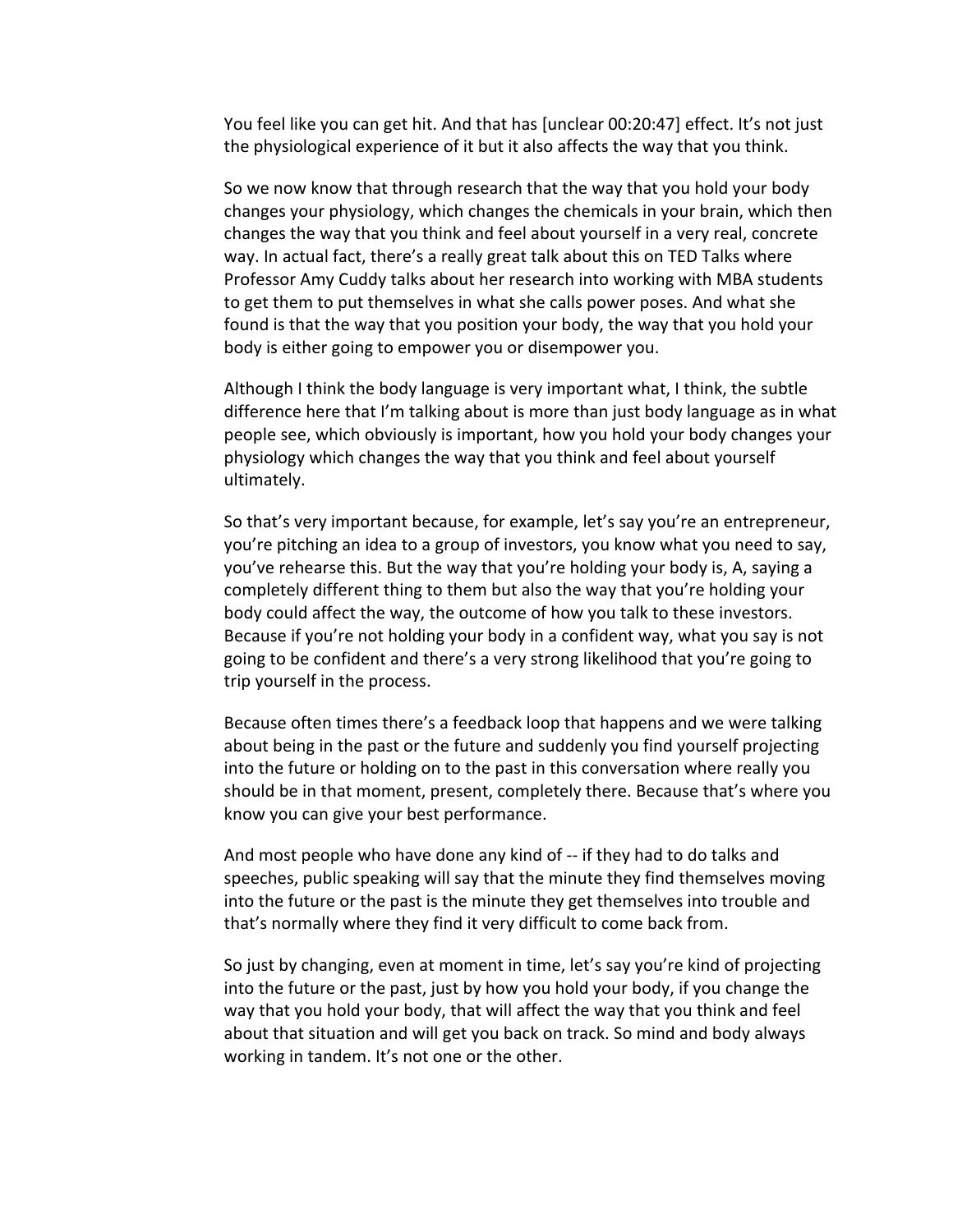For a very long time we've had this Cartesian viewlism with this attitude is if you're not thinking it then it's not real. You know the kind of the rational intelligence. But there's also the body intelligence.

So, to say that you are embodied means to understand that mind and body are actually one. The way that I hold my body affects my thinking mind. How I think affects my body. If I could get those two to work together and rather not fight against each other, then I'm going to find myself in a much better position to take on the chaos of life.

- Jacob: And I think people will understand the body language effectively are definitely much more successful and are able to influence others in just a way they walk into the room. Sometimes I'm with colleagues be able to turning myself in the business of law, you can see somebody walks into the court or speaking to the judge or even into a negotiation. The first three minutes is all about body image. How they're walking, how they sit, how they look. It's very powerful. I'm very happy that you mention that. In your principle [unclear 00:24:24], it kind of all works together.
- Rodney: Agree.
- Jacob: It cannot be replaced.
- Rodney: And 70% of all communication is non-verbal.
- Jacob: Absolutely. Absolutely.

Let's move on to the -- this is one of my favorites -- surfing the edges of chaos. And you said something about your son feels like a boss, right?

Rodney: Yeah, that's what he says.

Jacob: Let's talk about that.

Rodney: Could be is really it's kind of like almost bringing these ideas together that we've been talking about. We've already mentioned that this idea of mindfulness in action. So you could kind of almost get a sense of if you can get the way that you hold your body right and you can bring your thinking mind more to the present moment then you are being more mindful.

> And really, the key ingredients about being mindful is that you are in the present moment, you're aware of the present moment, you're taking everything in both internally and externally, but crucially the main aspect of this is there's a nonjudgment aspect to it. So you're not judging how you feel or how you think.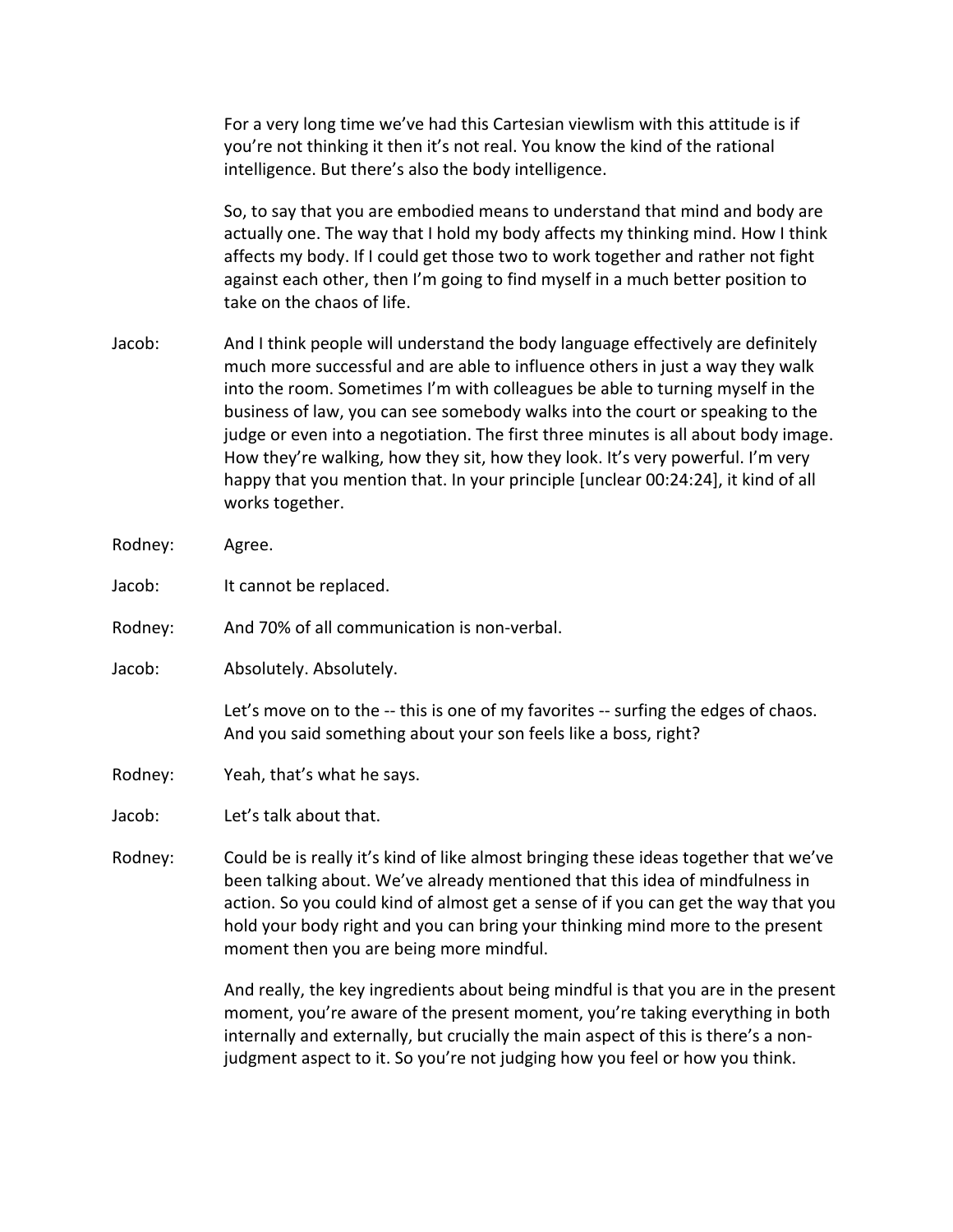Now, typically what most people do is they judge the way that they feel or think and this typically creates a narrative of story and then that story that's either future or past-based.

You don't have a story that's in the present moments. Stories are either something that's about to happen or you think is about to happen or it's already happened, right?

And so when you're in the present moment, there is no story. It just is what it is. It's happening right here, right now. And so being mindful in action is that ability to be present in that moment regardless of what is happening without any judgments. 

I could give you an example of that that's kind of interesting to me is as a martial artist, there's some days, just like anybody, I don't want to go down, I don't want to train, I don't feel like it. You wake up, you're feeling stiff, feeling sore. You just don't want to go down, right? But, you know, somehow you manage to get yourself up and you go down and you have the most amazing experience.

Then there's other days where you are pumped and amped and all you want to do is get to training. You got all these plans in your head, you get down, you had the worst experience.

Traditionally, that doesn't make sense because, you know, the conventional wisdom suggest that if I'm feeling pumped and amped I should have a great session. And if I don't feel like it, I should have a horrible session. So what's really going on?

Well, on the days that I didn't feel like it, the one thing that was missing was an expectation. I didn't have an expectation. I just went down and I put myself on the mat and I let myself loose and I had the fullness of the experience, no expectations. Whatever happens happens, right? And without even realizing it, I was being mindful in action.

So what that tells you is even though that you may be thinking or feeling a certain way, doesn't have to define the outcome of an experience. And this was probably the most powerful lesson I ever learned in martial arts. Just because I don't feel ready for this doesn't mean that I can't do it and do it well and potentially come out the other side a victor and win. And that flies in the face of conventional wisdom.

Jacob: And I think it's interesting. The reason I like this art is because normally when we're in business or where we try to engage with family members, we always have expectation. We want to have the party to be perfect. We want to have the meeting to be -- just like we think about it, we want to do this. And expectation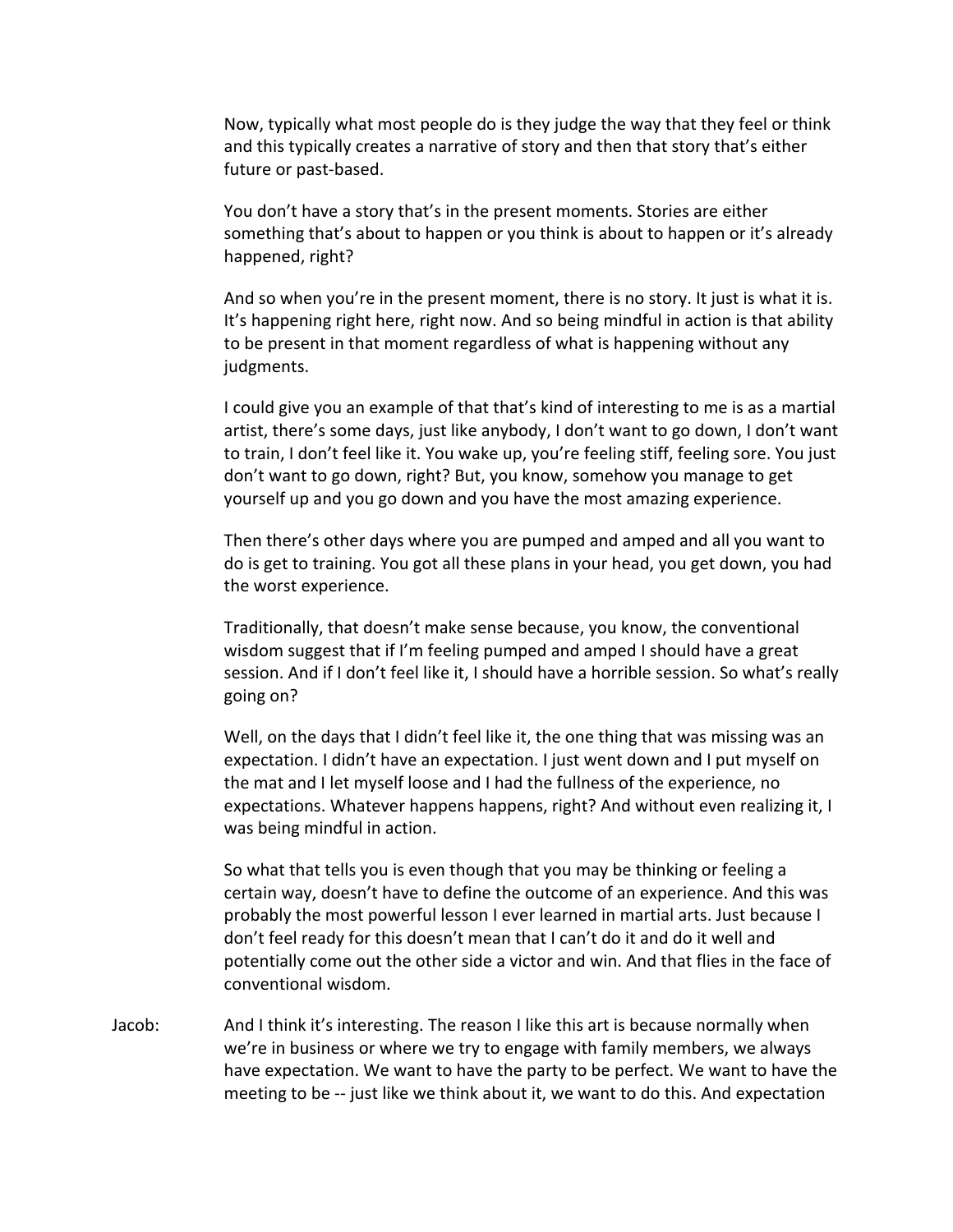makes our lives anxious. People in the US are very, very anxious and I'm sure it's the same in other parts of the world. The reason is because our expectations are just too high and unrealistic. It's our fault. We make it like that, you know what I mean?

Rodney: Yup.

- Jacob: And so I think if you put yourself into, let's say, "You know what, I'm just going to do it. No matter what happens, I'm just going to enjoy it," or "I'm going to do my best," or -- whatever works for you, you'll be surprised at what's going to happen. That's what we like about this because it's one of the things about martial arts that -- They want to let people make assumptions. They'll make you try. And whatever happens happens and you have to do your best.
- Rodney: I agree. And in the Western world there's expectation that you should have an expectation in order to do something. It's kind of a weird way of being, right, and seeing things.

You were talking early on about you have children as well and so do I. What most children will tell you, especially as a parent, what they most want from you is they want your attention. They want you to be with them fully, not distracted. And there's this idea of being mindful in your communication and how many of us as parents always thinking about something else when we really should be completely with the person that means the most to us, that we love more than anybody else in the world.

Again, the expectation itself takes us away from the fullness of our experiences. I mean I've seen people -- I travel around the world and I've seen people get up like early crazy in the morning to go watch the sunsets. They're watching the sunset but they're on their mobile phone. It kind of defeats the purpose, right? So you're there to have the fullness of this experience but you're actually not there. 

- Jacob: It happens all the time. People will travel in beautiful places here in the US, the Grand Canyon. You always see people who are on their phones or doing whatever and they're turning their back to the view, you know? It's just amazing. You drove all the way to the Grand Canyon and you're on your phone, your back to the view. It's just an example of how life passes and we don't appreciate the little things.
- Rodney: Exactly.

Jacob: The last two principles exhale and really would like punches. This can apply to anything. I know it comes from martial arts but why don't you kind of share with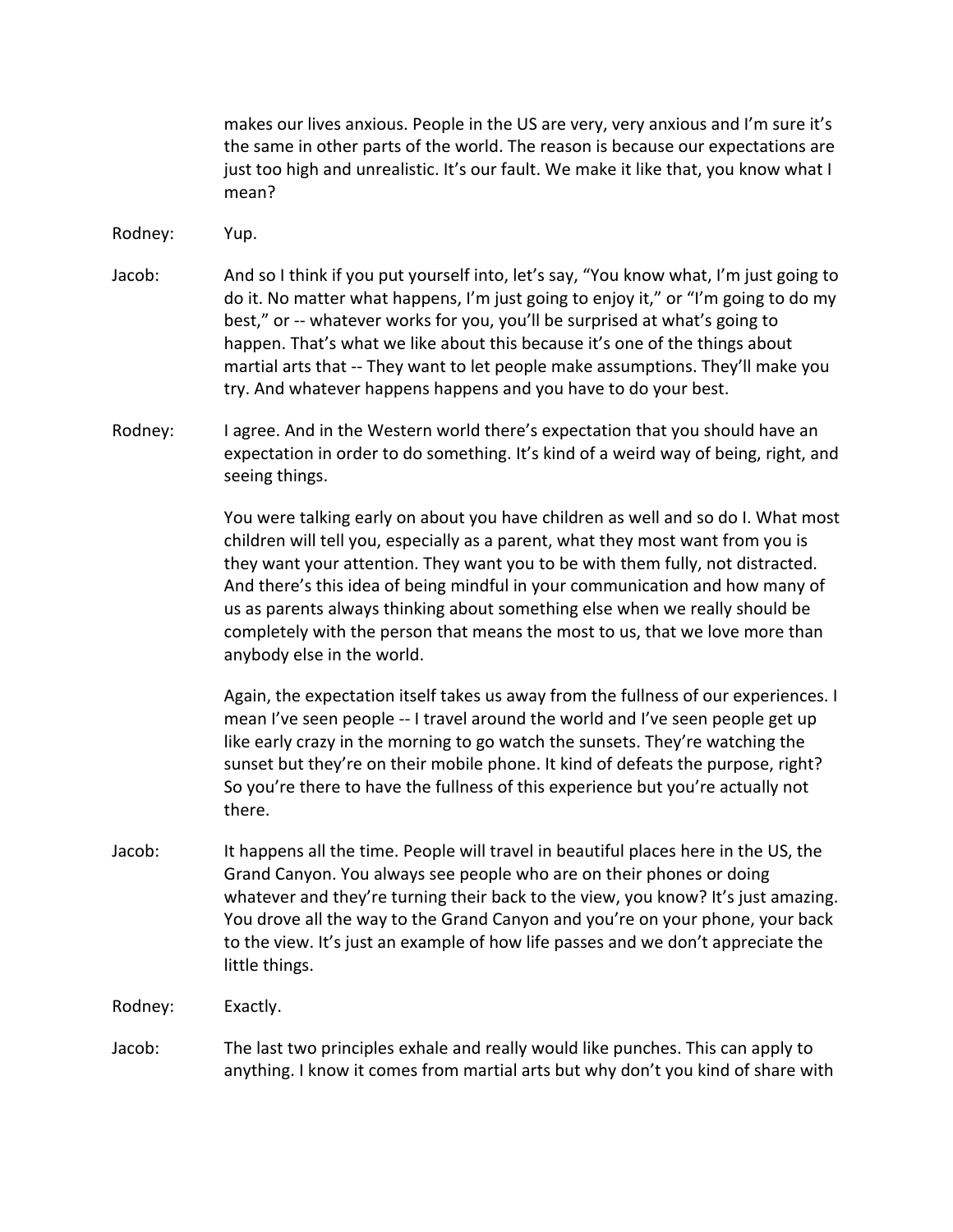us a little bit about those two last principles and how you use them in your day life and how we can use it.

Rodney: Well, I've actually already mentioned this idea of exhale is -- that breath as a martial artist, breath in life and its movements, right? If I told somebody to go on to the mat and there to hit the pads or spa for, say, two minutes, and I say to them, "The whole time you're doing this, I want you not to breathe." Well, you're not going to make it very far. Once you start to realize is that breath enlightens your movement. Without breath there is no life.

> But we spend so little of our time, just as you were saying earlier. You could be at the Grand Canyon and be on your phone but we spend so little time actually connected to ourselves. Most of our time is connected to something else via the mobile phone or internet or whatever that may be; the social media. I think that is an important thing and it's healthy for humans to take time out.

Just to spend some time with yourself just focusing on your breath. Something that you just take for granted, you don't even give it a second thought. And by doing that, as we mentioned earlier, when you're focusing on that out breath specifically, you are bringing yourself into a calm state but you're also tethering yourself to the present moment. And so it's an opportunity to breathe, and be mindful, and be more present in your life; even if you can just take 10 minutes out of the day.

Actually it was kind of interesting because I have one of my clients who is an entrepreneur. As it is, when you're an entrepreneur and you have people that work for you, there's a lot of stress. And he said, "You know what, Rodney, what I did the other day, I took your advice. I went into my office, I locked the door, I sat in my office chair. I unplugged from everything. I focused on my breath for five to six minutes and the rest of the day just felt a whole lot better."

- Jacob: Right.
- Rodney: We don't do that. We don't take timeout for ourselves. This is the thing as well. I see people, they say, "Well, I am taking time out for myself. I go to the gym." I'm like, "Yeah, but you're running on the treadmill and you're watching CNN."
- Jacob: Exactly.
- Rodney: You're not taking timeout for yourself. Go and walk out in nature. Go to a park. Go somewhere where you can just leave everything in the car, and just be with yourself, and just be mindful even as you walk and focus on your breath. And I think that comes into that final idea of being resilient. What is it to be resilient, right? Resilient basically means is your ability to bounce back from setbacks.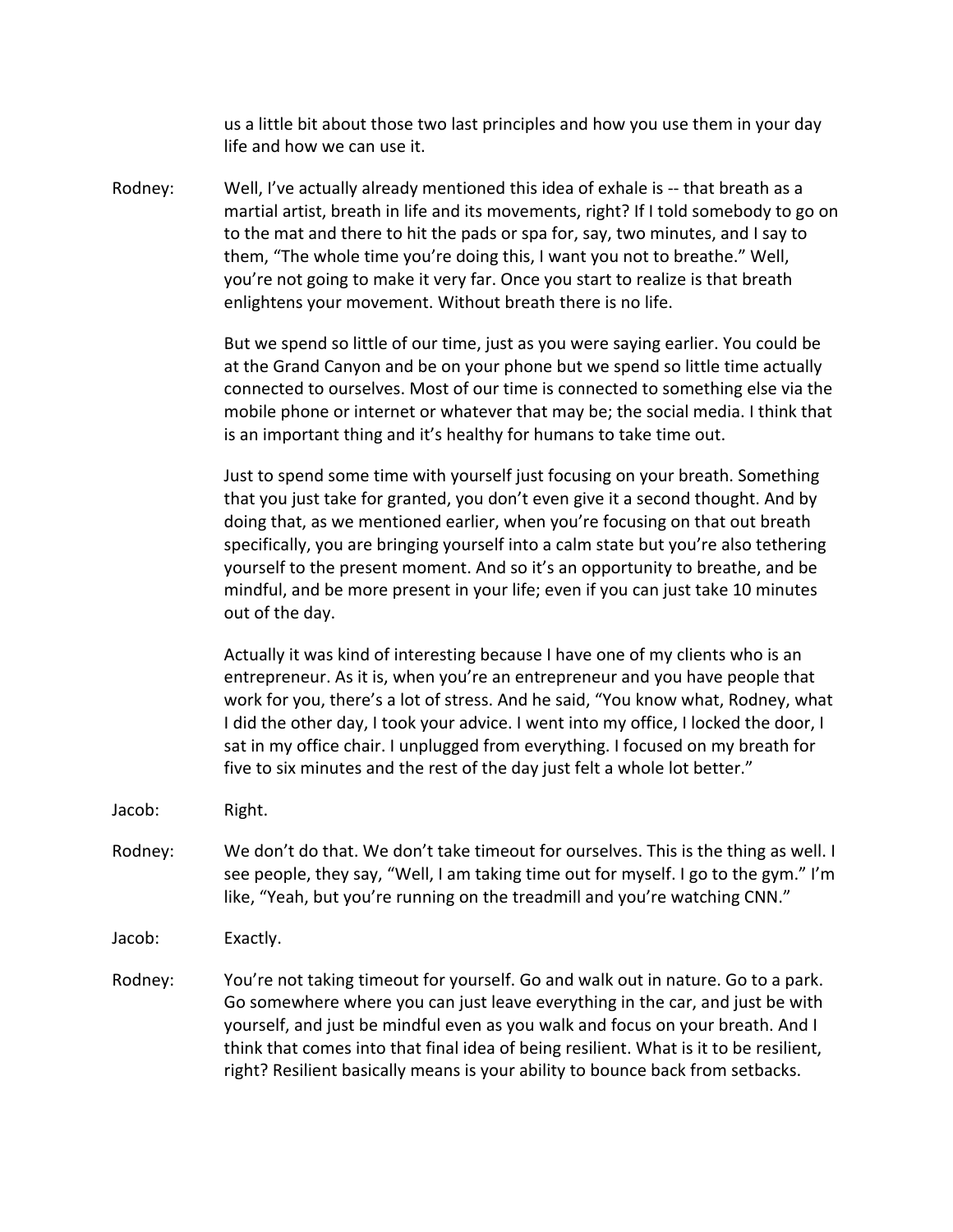Jacob: [unclear 00:32:52]

Rodney: Yeah, exactly what you need. But how are you going to bounce back from setbacks if you're not doing all the stuff that I've been talking about. That's what I experienced in my life is that without these embodied principles and making them a ritual every single day, it becomes very difficult to bounce back from these setbacks.

> I will say this and it's something that I've often say in other interviews is that one of the lessons that became very profound for me was that it's very important to focus on the mundane, the things that we take for granted. Most people, when they're focusing on things that tends to be the big things and that's where they want to get things right, kind of hint to that early on. But what I found is that if you can't get the small things right, the things that you take for granted, in my experience, taking on the big things is virtually impossible.

> If you're the kind of person that every morning on your drive to work you fly off the handle and go into road rage, if you can't handle that, that's something you do every day, it's part of your routine, and you can't keep your emotions under wraps and manage better, how are you going to deal when there's a big crisis at work?

- Jacob: Right.
- Rodney: So, I think, people just spend time actually just working on those mundane things.

Washing the dishes. Washing the dishes is the most mundane thing that people have to do unless, of course, they're lazy and they put it in one of those frontloaded dishwashers, right? But if you're doing it manually, the old school way, it can be a very meditative experience where you can spend 10 to 15 to 20 minutes washing dishes. Focus on your breath, be completely present.

And those are the experience that I found that ultimately builds up to building your resilience. Because people ask me, "Well, how do I get more resilient?" Get more resilient in the small things that really trigger you, that make you crazy. Get those [unclear 00:34:42].

Jacob: For example I'll fold the laundry from time to time. That's 15, 20 minutes and that's [unclear  $00:34:50$ ]. All you do is focus on that, right?

Rodney: Yeah. 

Jacob: And I can think about a lot.

Rodney: Yeah.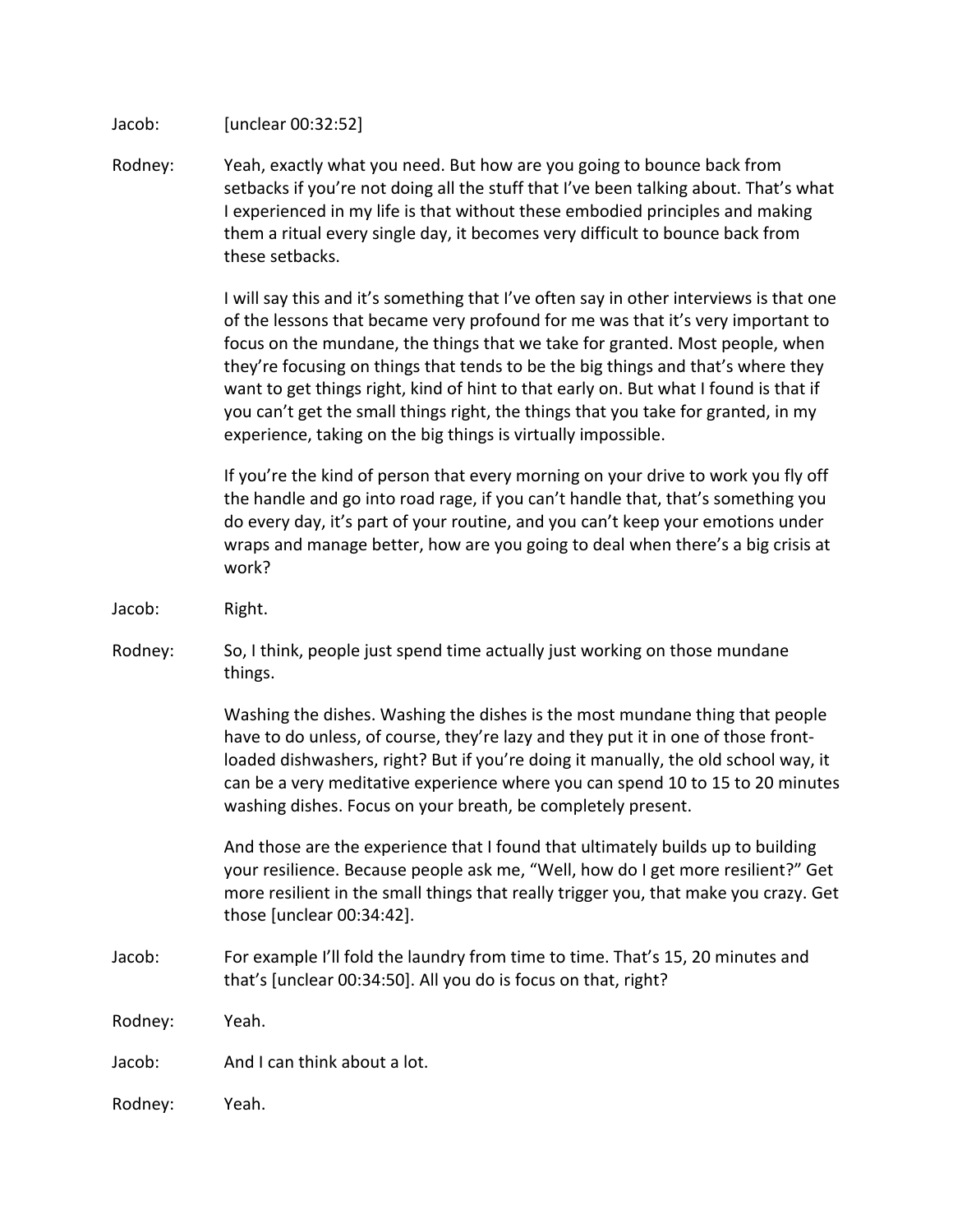| Jacob:  | Great example. We can take this. Do the dishes manually, fold the laundry. You'll<br>be surprised of the advantages of doing that, right?                                                                                                                                                                                                                                                                                                                                    |
|---------|------------------------------------------------------------------------------------------------------------------------------------------------------------------------------------------------------------------------------------------------------------------------------------------------------------------------------------------------------------------------------------------------------------------------------------------------------------------------------|
| Rodney: | Well, there's a famous book, After the Ecstasy There's the Laundry. I think that's<br>the title. But basically that's the premise, right?                                                                                                                                                                                                                                                                                                                                    |
| Jacob:  | Uh-huh.                                                                                                                                                                                                                                                                                                                                                                                                                                                                      |
| Rodney: | You can go down and you can do a -- like a meditation retreat which, I think, is<br>great and be in silence for 10 days. That's fantastic. But the reality is after the 10<br>days, where do you find yourself? You're back in the midst of chaos.                                                                                                                                                                                                                           |
|         | I would rather find more proactive ways to deal and be more mindful in action in<br>the midst of life's chaos and get it right there than escape to a 10-day retreat<br>and be silent for 10 days only to find myself back in the martial arts of everyday<br>life and still not able to handle the little things that trigger me. Get those right<br>first and I think you find that this idea of being more mindful in your life really<br>then has a substantial meaning. |
| Jacob:  | Absolutely. Find those little things that you do every day and that's going to be a<br>little escape. As oppose to just getting away for, like you said, a retreat or at a<br>Tony Robbins three-day event and you come back and you're like, "What are we<br>going to do now?" right?                                                                                                                                                                                       |
| Rodney: | Exactly.                                                                                                                                                                                                                                                                                                                                                                                                                                                                     |
| Jacob:  | Yeah. I love that.                                                                                                                                                                                                                                                                                                                                                                                                                                                           |
|         | Rodney, if listeners want to get your book, what is the best way -- I'm going to<br>put links in the show notes but is there an Amazon link or where do we find the<br>book?                                                                                                                                                                                                                                                                                                 |
| Rodney: | Probably the easiest place to go is to the site, fullcontactliving.org. So it's<br>fullcontactliving.org. On the site is the links to the book if they want to buy it on<br>Amazon, Barnes and Noble, and so forth. There's also audio book. So there's an<br>audio version now that you can purchase.                                                                                                                                                                       |
|         | There's also a three complimentary video course where I go into the six<br>principles we just kind of breeze through but in more depth. It's free so you can<br>sign up and go through the six-day course and learn a little bit more about these<br>principles and how to embody them in your life.                                                                                                                                                                         |
| Jacob:  | Perfect. We'll make sure to have links to all the things you just mentioned in the<br>show notes so people can link and download and get the book. I'm definitely<br>excited to start implementing some of the things we talked about.                                                                                                                                                                                                                                       |